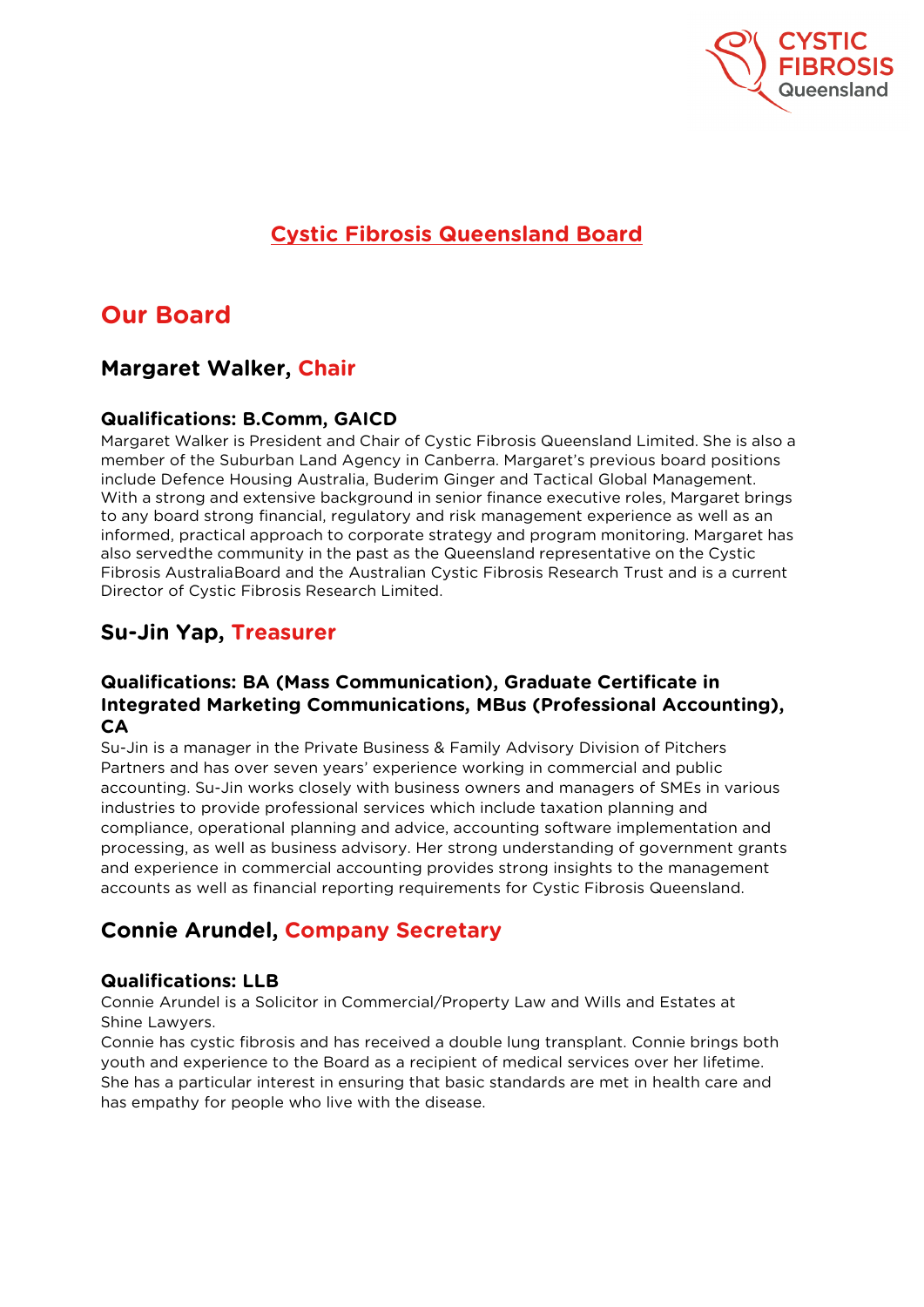

## **Ashleigh Beauchamp, Director**

#### **Qualifications: BBus (Accounting), CA, JP (Qual)**

Senior Consultant - BDO

Ashleigh Beauchamp has over 10 years' experience in professional services and has been with BDO since 2012. Having worked within business services, risk advisory and financial management and consulting roles, she brings knowledge and experience of reporting, accounting, and taxation to Cystic Fibrosis Queensland Limited.

## **Eamon Dunne, Director**

#### **Qualifications: BA (Social Work), MA (Health Management), JP (Qual)**

Community Health Assistant Director and Senior Manager - Sunshine Coast Hospital and Health Service

Eamon has an extensive background in health management and social work. He is well versed in Healthcare Management, Performance Improvement and Project Management.

## **Ken Freer, Director**

#### **Qualifications: B. Pharm, MBA (Instead), FAIM**

Ken has over 25 years' experience in fast moving consumer goods with senior roles in general management, sales and marketing having worked for Welcome Australia, Reckitt & Colman, PepsiCo Foods International (Frito-Lay) and Lion Nathan as Managing Director of Castlemaine Perkins.

From 2006 to 2010, Ken applied his skills and experience to the field of sports administration. Ken was General Manager for the Lexmark Indy 300 and Director of Motorsport for IMG and the CEO for Queensland Rugby and the Reds. Currently he is Senior Associate with BlueMount Capital.

Ken is a currently an advisory board director of Transport for Brisbane, and previous board roles include director of Moreton Bay College and Moreton Bay Boys College, Chairman of Dealer Trade Holdings and Director of the Playground & Recreation Association of Queensland. Ken is a member of the Australian Institute of Company Directors and a Fellow of the Australian Institute of Management.

## **Shane Colquhoun, Director**

Shane has 21 years in the real estate industry and 17 years as the Director/Business Owner at LJ Hooker Nerang and greater LJ Hooker Solutions Gold Coast group of offices. He is the immediate past President of the LJ Hooker Franchise Owners Council, serving within the elected group since 2010.

Shane is proud to boast numerous industry awards from his 'real estate family' including more recently the Sir Leslie Hooker Award backing up the coveted 2018 Franchise Owner of the Year Queensland Award.

Shane's group of offices have been proud supporters of the cystic fibrosis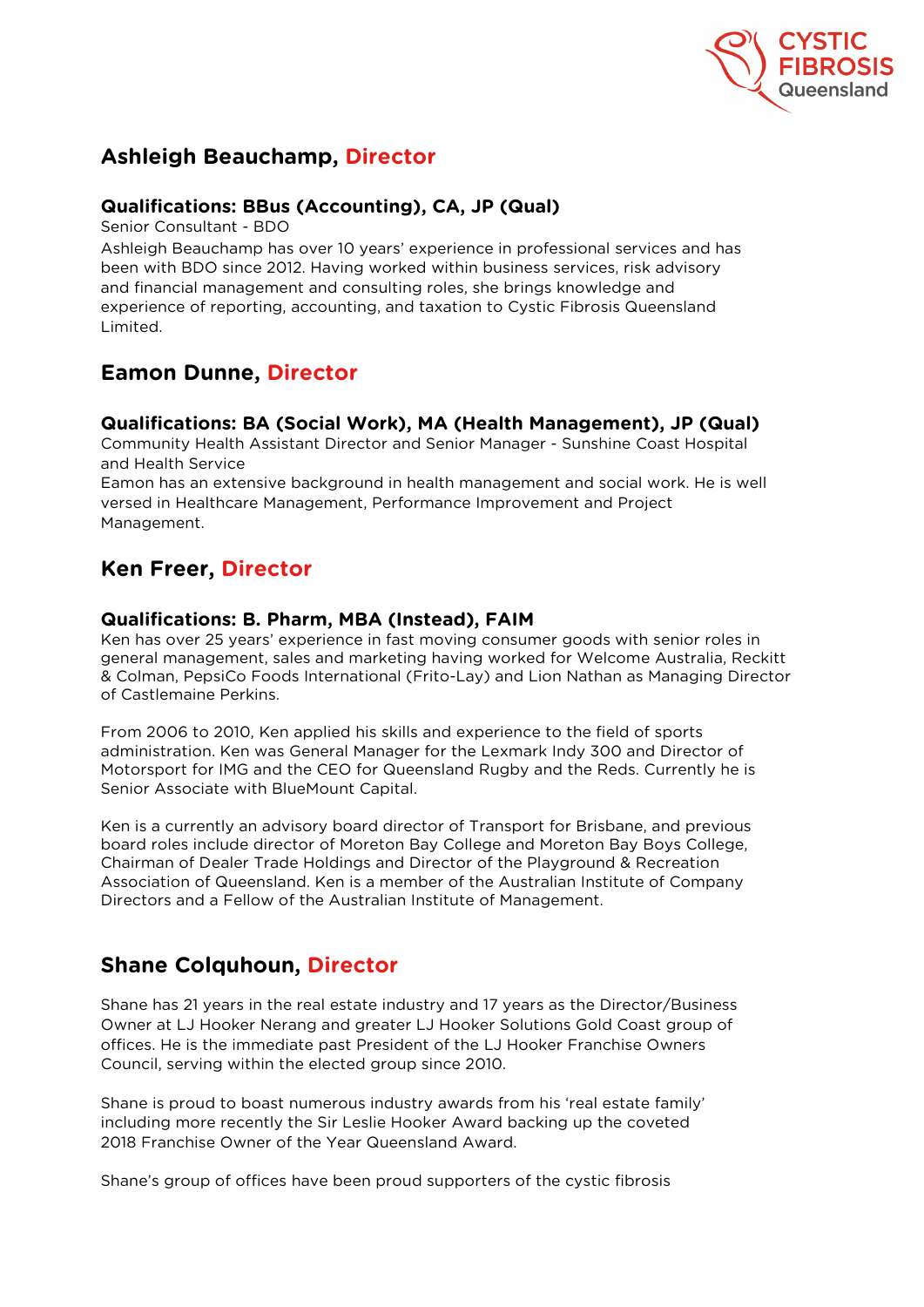

community since 2003, when introduced to cystic fibrosis through the LJ Hooker 'Partnership in Caring' arrangement which was established in 1998. LJ Hooker Corporate and its network of offices have contributed well over \$5 million to help people with cystic fibrosis and their families.

## **Heather Allan, Director**

Heather has over 25 years' experience in CEO and senior management positions in four countries: Canada, Hong Kong, New Zealand, and Australia and has spent most of her career in the not-for-profit sector. Heather has run her own consulting business, worked for the New Zealand Government and was Executive Director of the largest Canadian Chamber of Commerce outside of Canada. To the board Heather brings vast experience in organisational leadership, strategic planning and implementation, corporate communications, advocacy, project management, financial management and program and policy development. Her last position before retirement was as CEO of Lung Foundation Australia. This allowed her to implement her skills of change management and communications to raise the profile and bolster the impact of an important health charity. In November of 2017, Heather was appointed to the National Advisory Board to the Australian Charities and Not-for-Profit Commission (theregulatory body overseeing Australian charities and not-forprofits), a position she held until 2020. In 2018, she was appointed to the Board of YMCA Brisbane and currently holds the position of President.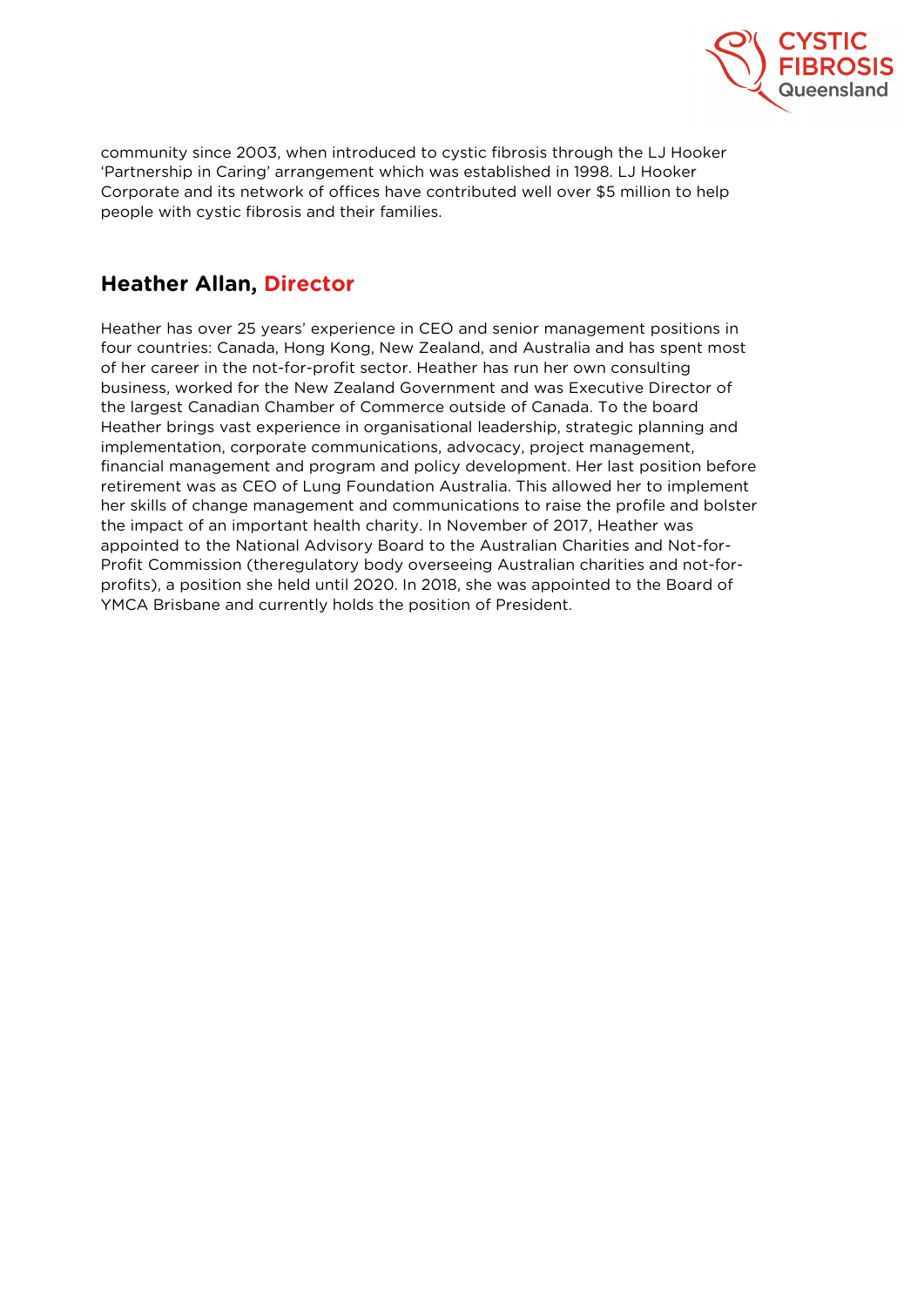

# **Our Patrons**

### **Her Honour the Honourable Vicki O'Halloran, Administrator of the Northern Territory**

Her Honour was born in Tasmania and moved to Darwin in 1991, where she has resided for the past 26 years with her husband Craig and their daughter Coco.

Prior to her appointment as Administrator of the Northern Territory, Her Honour was the Chief Executive Officer of Somerville Community Services, a non-government, not for profit, youth, family and community welfare organisation indigenous to the Northern Territory.

Her Honour has also been involved in a range of commitments, sitting on numerous boards and committees at both the local and national level. Her Honour was Chair of National Disability Services Northern Territory (served as National President of National Disability Services from 2012-2015) and the Northern Territory Government Ministerial Advisory Council on Disability Reform, as well as a Board Member of National Disability Services and the Northern Territory Council of Social Services. Her Honour was a Committee Member of the Northern Territory Government Community Benefit Fund, the National Disability Insurance Scheme Pricing Committee, the National Disability Insurance Scheme Operations Committee, the National Disability Insurance Agency Independent Advisory Council's.

Housing Innovations Working Group and the Australian Institute of Company Directors (AICD) Northern Territory, as well as the AICD Not-for-Profit Chairs Forum and the Territory Economic Summit External Reference Group.

Her Honour was also a member of the Children Australia Journal's Editorial Board and has been a juror of the Australian Institute of Architects Northern Territory Architecture Awards.

In 2015, Her Honour was a Territory (State) Finalist for Australian of the Year. In 2013 she was appointed to the Northern Territory Government Events Ambassador Program, a position she held for two years. Her Honour was awarded the Telstra Northern Territory Business Woman of the Year in 1998.

Her Honour was made a Member in the General Division of the Order of Australia (AM) in 2014 for her significant service to people with a disability. Her Honour has a Bachelor of Children's Services and is a Fellow of the Australian Institute of Company Directors.

### **Her Excellency the Honourable Dr Jeannette Young PSM, Governor of Queensland**